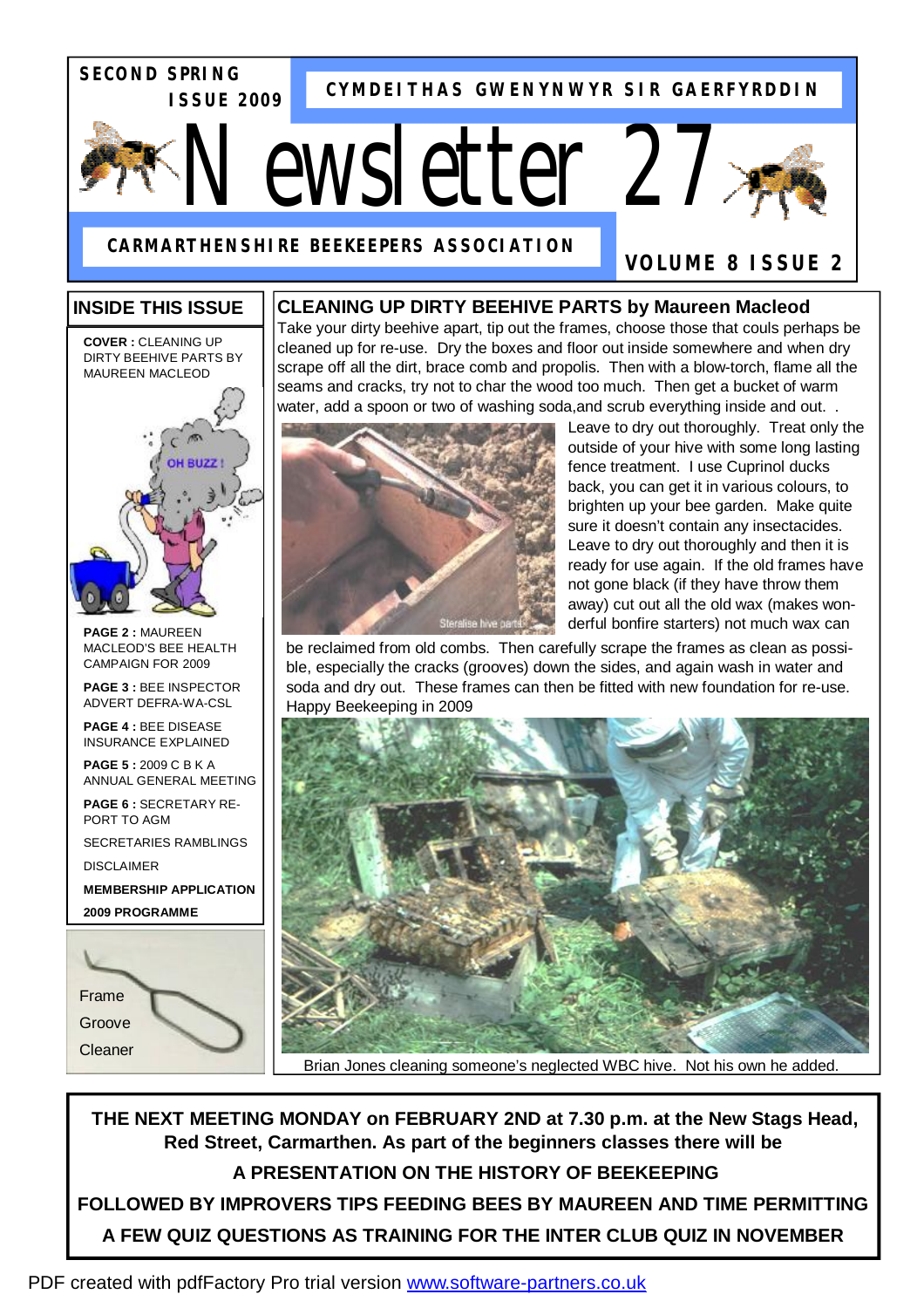

60% of all bees died in Wales in 2008...40% at least died from neglect But who cares...

Bee Inspectors..... no, its not their remit RSPCA.....no, they don't deal with bees Vets.....no, not their field Beekeepers....should but don't, you should wonder why?

DID YOU KNOW a beehive out on its stand for five years or more is no longer waterproof and begins to moulder and has more than 80% chance of dieing, under 5 years has a much greater chance of survival

Comb over 3 years of age goes black, the cells get smaller, the bees get smaller and stunted, less resistant to viruses and diseases, die out as a result.

WHAT ARE YOU GOING TO DO ABOUT IT?

Those that make it through, god bless them, will survive by swarming!!!

**Maureen Macleod President and Swarm Co-ordinator CBKA 2009**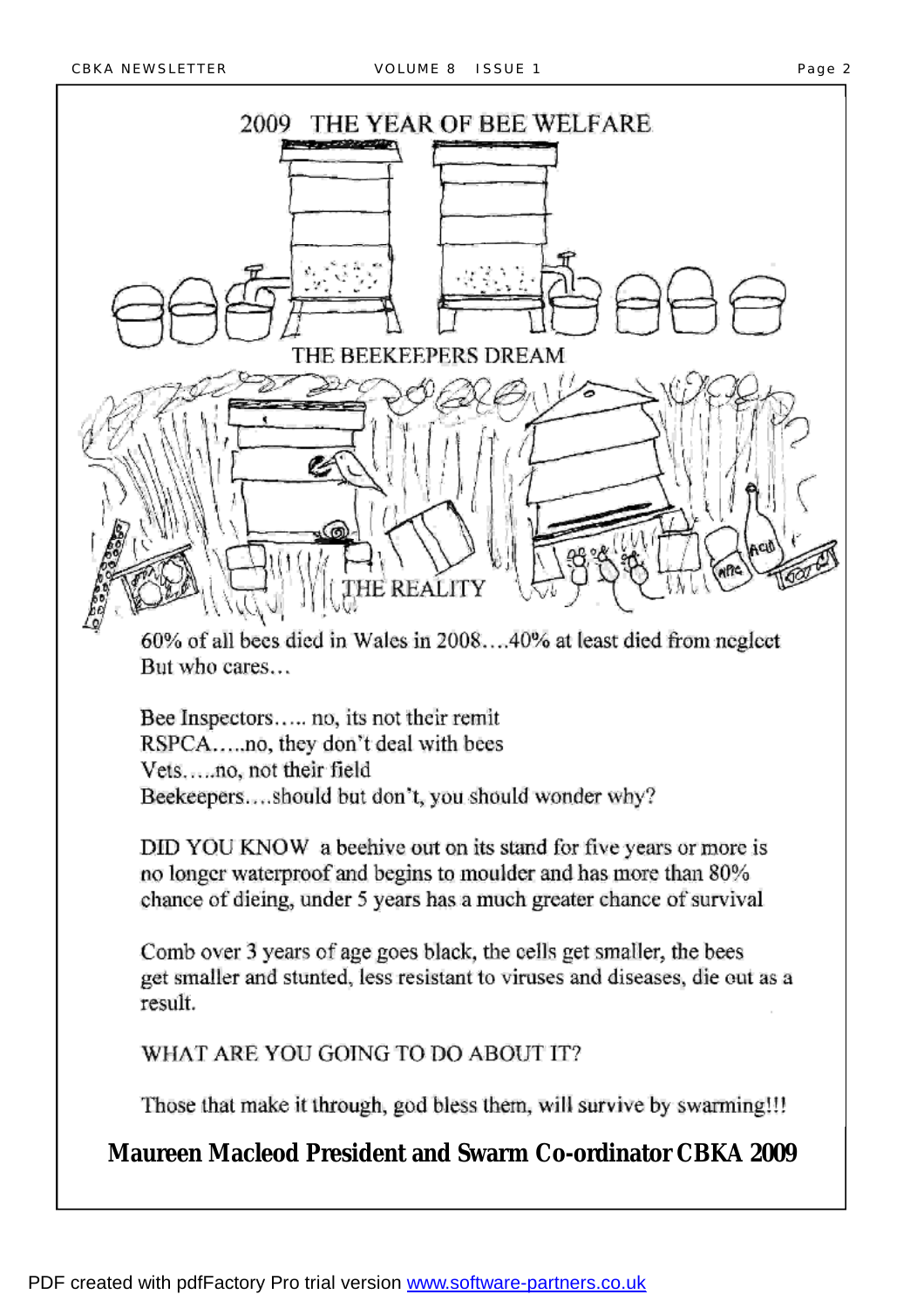### **SEASONAL BEE INSPECTOR from £18,975pa** pro rata

Home based roles in the Eastern, South Eastern, Western, South Western, Wales, Northern, North Eastern and Southern regions

BAND 3 **REF: CSP 3341** Part-Time Permanent (Seasonal)

Appointments will be for 5-6 months (approx.) each year, throughout the bee season.

The purpose of this job is to implement a Bee Health Inspection programme on behalf of the Department for Environment,

Food and Rural Affairs (DEFRA) Plant Health Division, the Veterinary Medicines Directorate (VMD) and the Welsh Assembly

Government Department for the Environment, Planning and the Countryside (DEPC) for specific inspection areas.

Reporting to the Regional Bee Inspector, duties include organising and conducting the inspection of honey bee colonies for diseases currently the subject of EU or UK statutory regulations, e.g. foul brood and small hive beetle; assisting the work of the

National Bee Unit (NBU) for the DEFRA Wildlife Incident Investigation Scheme (bee poisoning incidents); forwarding samples

of hive material from suspect diseased colonies to the NBU laboratory for diagnosis and issuing standstill notices on apiary sites from which suspect diseased material has been removed. The Seasonal Bee Inspector will also treat or destroy diseased colonies in accordance with the recommendations of the NBU Laboratory and maintain accurate and up-to-date apiary inspection records.

Candidates will need relevant experience in the field of beekeeping as well as evidence of strong practical beekeeping skills, an in-depth knowledge of bee diseases and their control, including exotic bee pests and effective communication skills. Alternatively a degree or equivalent qualification in a relevant subject will be considered.

For an application pack call 01904 462302, quoting reference 3341 or email [jobs@csl.gov.uk](mailto:jobs@csl.gov.uk). Further information and an application form are also available on the CSL Internet site at www.csl. gov.uk and at:<https://secure.csl.gov.uk/beebase/>

CSL is an Equal Opportunities Employer and we operate flexible working practices.

Closing date for applications is 3rd February 2009



Paul Key Bee Inspector for this area for a number of years has now taken up permanent residence in Tasmania.

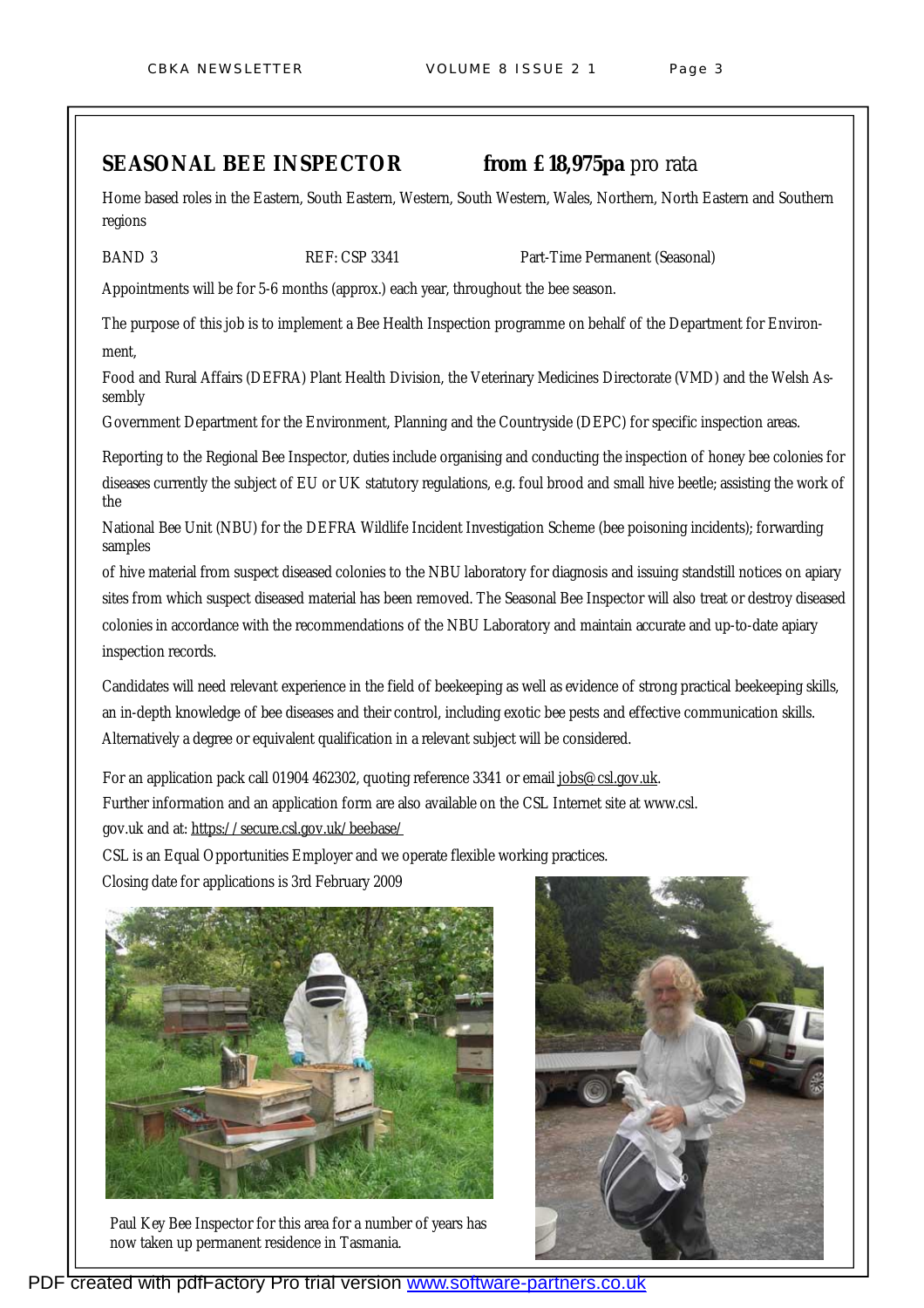## **BEE DISEASE INSURANCE**

BDI is an independent company run by beekeepers for beekeepers in England & Wales. BDI is an insurance policy that gives you payment should your bees need to be destroyed due to severe disease specifically European Foulbrood or American Foulbrood It has a sliding scale of charges dependant on the maximum number of colonies that you run in the season.

It is not normal for hobby beekeepers to deal directly with the BDI company and your local association secretary can advise you on how to proceed. Most associations provide this service and with some it is compulsory to be in BDI to be in the local association, others in lower risk areas may not provide this service at all.

Should you ever expand to over 40 colonies of bees then you qualify to join the Bee Farmers Association. The Bee Farmers Association is affiliated to the NFU (National Farmers Union) and exists to:

To further the interests of Bee Farmers in the United Kingdom.

To promote the maximum national use of the honey bee for the pollination of crops and production of honey.

To maintain high standards in the production, packing and selling of honey in the United Kingdom.

#### *BDI EXTRA COLONIES CALCULATION CHART 2009*

#### *(YOUR FIRST THREE COLONIES ARE INCLUDED IN YOUR SUBSCRIPTIONS)*

| Additional<br>colonies | <b>BDI</b><br>premium | Additional<br>colonies | <b>BDI</b><br>premium | Additional<br>colonies | <b>BDI</b><br>premium | Additional<br>colonies | <b>BDI</b><br>premium |
|------------------------|-----------------------|------------------------|-----------------------|------------------------|-----------------------|------------------------|-----------------------|
| 1                      | £2.00                 | 12                     | £7.75                 | 23                     | £11.60                | 34                     | £17.10                |
| $\overline{2}$         | £2.00                 | 13                     | £9.50                 | 24                     | £12.10                | 35                     | £17.60                |
| 3                      | £5.25                 | 14                     | £9.50                 | 25                     | £12.60                | 36                     | £18.10                |
| 4                      | £5.25                 | $\overline{15}$        | £9.50                 | 26                     | £13.10                | 37                     | £18.60                |
| $5\overline{)}$        | £5.25                 | 16                     | £9.50                 | 27                     | £13.60                | 38                     | £19.10                |
| 6                      | £5.25                 | $\overline{17}$        | £9.50                 | 28                     | £14.10                | $\overline{39}$        | £19.60                |
| 7                      | £5.25                 | $\overline{18}$        | £11.10                | $\overline{29}$        | £14.60                | $40 +$                 | <b>Scheme B</b>       |
| 8                      | £7.75                 | 19                     | £11.10                | 30                     | £15.10                |                        |                       |
| 9                      | £7.75                 | 20                     | £11.10                | 31                     | £15.60                |                        |                       |
| 10                     | £7.75                 | 21                     | £11.10                | $\overline{32}$        | £16.10                |                        |                       |
| $\overline{11}$        | £7.75                 | 22                     | £11.10                | 33                     | £16.60                |                        |                       |

UNDER INSURANCE OF YOUR COLONIES MAY LEAD TO NON-PAYMENT IF A CLAIM ARISES. PREMIUMS MUST REACH BDI BEFORE 31<sup>ST</sup> MARCH OR THERE IS A FORTY DAY WAITING PERIOD BEFORE CLAIMS ARE VALID THEREFORE PLEASE SEND YOUR SUBS AND BDI FEES AS SOON AS POSSIBLE PLEASE.

IF YOU HAVE MORE THAN 39 COLONIES BDI OPERATE SCHEME "B" APPLY FOR DETAILS.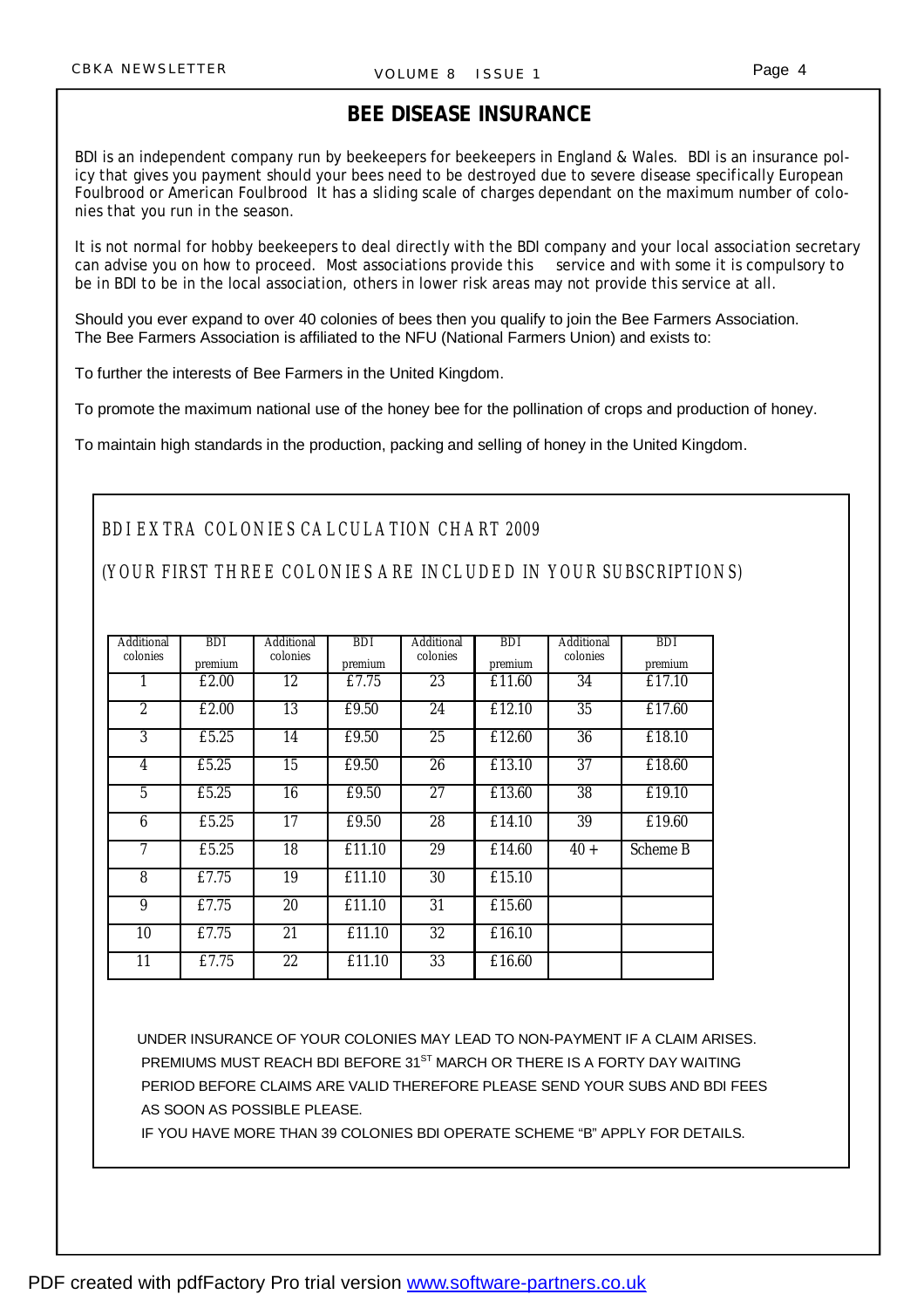#### **NEW STAGS HEAD PUBLIC HOUSE CARMARTHEN. AGM 2008 5/01/2009 7.30PM.**

The meeting was opened by the Chairman at 7.35pm; he wished the members and Committee a Happy New Year and a warm welcome to all. The meeting then proceeded with the agenda:

1 Apologies for absence – G Rees, P & C Clifford, B & L Bradley, Doreen and Dave Smith, R Jones.

2 Minutes of 2008 AGM – was announced by the Chairman, read by the minute secretary Lynda Christie, signed and dated.

3 Matters arising – Nothing major to discuss.

4 Chairman's Report – Read by Keith Thomas.

5 Treasurer – Announced to members the financial status for the year ending 2008. There are a few more expenses to come, such as the cost of fencing at the new apiary and £35 for the new gate, therefore the balance will reduce.

10 more Ted Hooper books are also going to be ordered.

6 Secretary – Brian Jones read out his report.

7 Election of officers;

President - Maureen Mcleod elected unanimously.

Vice President – Keith Thomas elected unanimously.

Chairman – Geoff Bazin elected unanimously.

Vice Chairman – Chris Phillips.

Treasurer – Marie Gardiner was re-elected by members present.

Secretary – Brian Jones was re-elected unanimously.

Minutes Secretaries – Lynda Christie was re-elected by members present.

Apiary Manager – It was decided to not have an apiary manager this year and to have a rota of members to look after the new apiary. This will be organised by Maureen Mcleod.

Librarian - Ricky Christie was re-elected by members.

Committee members – Two were required and offered to members present, Bill Bradley will continue and one other.

WBKA representative – Pat Jones volunteered.

8 A.O.B.

i) The membership Fees will go up to £25 pa.

Students will be £15 and junior members Free.

ii) Introductory packs will be given to new members. Examples put together by Brian Jones were shown to and approved by the members present.

iii) Bee disease insurance was mentioned and it was assumed the fee will remain the same.

iv) Beginners classes and exams were discussed. There will be practical classes at the new apiary for the beginners from march. Improvers' classes at the monthly meetings.

The Secretary will submit an advert to the Journal about new members.

v) New Apiary Maureen has bought a new shed to be erected at the new site.

It was thought that a written agreement/contract with the owner of the apiary site might be advisable.

Proposed expenditure to cover costs was discussed i.e. for new shed and new hives.

Other items available are 4 Apimondias (Brian), Queen rearing skyscraper hive (Brian), Nuc Box (Brian) and 3 Cedar hives (Steve)

vi) 2009 Program of events, Venues were discusse. Quiz night in November with ECBA

Suggestions for speakers such as having a Honey Judge or Bee inspector to give a talk were given.

vii) Marie suggested that a letter of thanks should be sent to the Museum for use of their grounds.

viii) Queen colour for 2009 is Green.

9 Raffle was drawn.

Chairman Closes meeting

Chairman thanked all those present for their support and help throughout the year and closed the meeting at 9.30pm.

Lynda Christie 12/01/2009